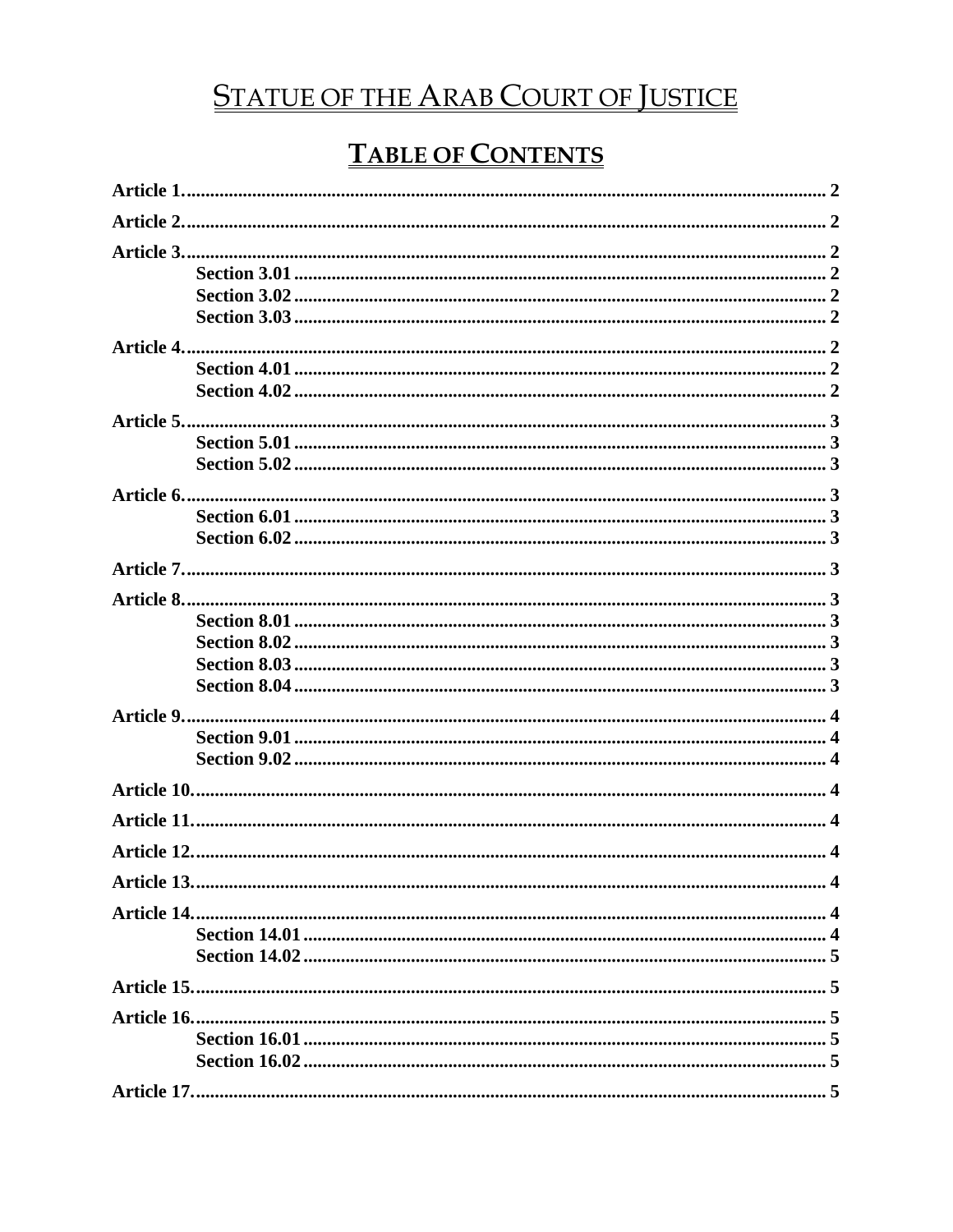<span id="page-1-0"></span>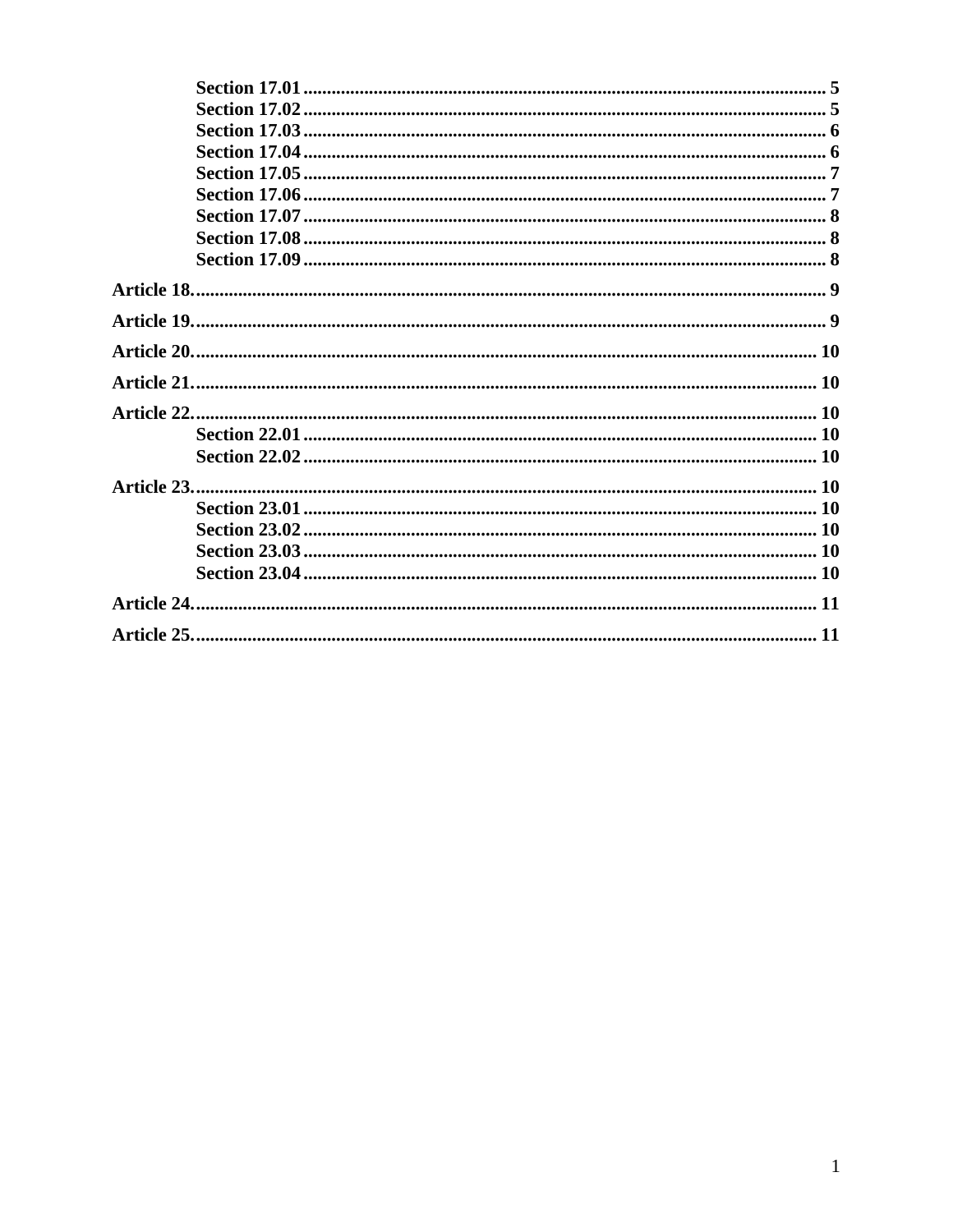# ARTICLE 1.

The Arab Court of Justice, established by the League of Arab States as its principal judicial organ, shall be constituted and shall function in accordance with the provisions of the present Statute and Rules and the Model Arab League Handbook.

### ARTICLE 2.

<span id="page-2-0"></span>The Court shall be composed of a body of independent judges, elected or appointed from among persons of high moral character.

# ARTICLE 3.

### <span id="page-2-2"></span><span id="page-2-1"></span>SECTION 3.01

The Court shall consist of ten member states, except in cases where time constraints shall demand that fewer cases be heard. In those cases, the number of states represented will be determined on an individual basis.

### <span id="page-2-3"></span>SECTION 3.02

Membership on the Court shall rotate among the members of the League of Arab States on an annual basis, such that states scheduled to appear before the Court will always be represented on the Court.

### <span id="page-2-4"></span>SECTION 3.03

Each member state shall have up to two seats on the Bench, except while a country is being represented in the case currently being heard by the court. Such members shall recuse themselves for the duration of the proceedings of the case in question.

(a) Each seat on the Bench shall be represented in formal procedure by a Justice of the Court. Justices of the Court must be present for the entirety of all proceedings of the Court;

(b) The declaration to be made by every Member of the Court shall be as follows:

*"I solemnly declare that I will perform my duties and exercise my powers as judge honorably, faithfully, impartially, and conscientiously."*

# ARTICLE 4.

### <span id="page-2-6"></span><span id="page-2-5"></span>SECTION 4.01

The Chief Justice of the Court shall represent a member state of the League of Arab States, but need not represent a Member State of the Court.

### <span id="page-2-7"></span>SECTION 4.02

The Chief Justice shall have no voting rights on substantive matters, but may vote in procedural matters to break a tie.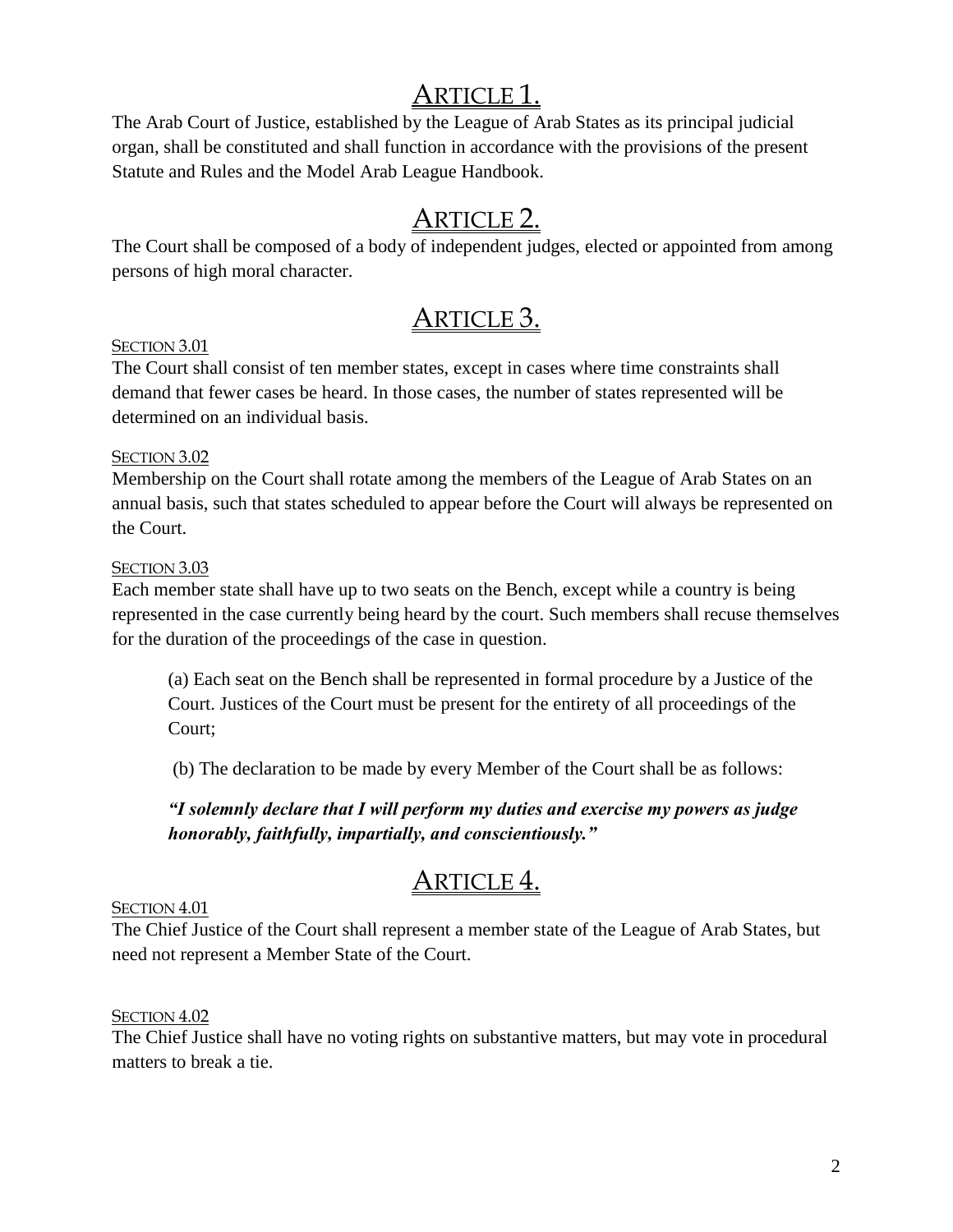## ARTICLE 5.

### <span id="page-3-1"></span><span id="page-3-0"></span>SECTION 5.01

An Assistant Chief Justice of the Court shall be elected from among the justices. The Assistant Chief Justice shall retain all rights of access afforded to the Chief Justice.

### <span id="page-3-2"></span>SECTION 5.02

When the Chief Justice is not present the Assistant Chief Justice shall act as a representative for the Chief Justice and shall have all rights and privileges afforded to the Chief Justice.

### ARTICLE 6.

### <span id="page-3-4"></span><span id="page-3-3"></span>SECTION 6.01

The Chief Justice, the Secretariat, and other leadership of the League of Arab States together shall appoint a Bailiff of the Court. The Bailiff shall perform duties as indicated in this Statute and otherwise assist the Chief Justice as needed.

### <span id="page-3-5"></span>SECTION 6.02

Before taking up his/her duties, the Bailiff of the Court shall make the following declaration at a meeting of the Court:

*"I solemnly declare that I will perform the duties incumbent upon me as Bailiff of the Arab Court of Justice in all loyalty, discretion and good conscience, and that I will faithfully observe all provisions of the Statute and Rules of the Court."*

### ARTICLE 7.

<span id="page-3-6"></span>Members of the Court shall be bound, unless prevented from attending by illness or other serious reasons duly explained to the Chief Justice of the Court, to hold themselves permanently at the disposal of the Court while the Court is in session.

### ARTICLE 8.

#### <span id="page-3-8"></span><span id="page-3-7"></span>SECTION 8.01

If, for some special reason, a member of the Court considers that he/she should not take part in the decision of a particular case, the member shall so inform the Chief Justice of the Court.

### <span id="page-3-9"></span>SECTION 8.02

If the Chief Justice of the Court considers that for some special reason one of the members of the Court should not sit in a particular case, the Chief Justice shall give the member notice accordingly.

### <span id="page-3-10"></span>SECTION 8.03

If in any such case the member of the Court and the Chief Justice disagree, the matter shall be settled by a majority decision of the Court. Should such a decision cause controversy, the matter will be addressed by the Secretary General or National Council representative.

#### <span id="page-3-11"></span>SECTION 8.04

In no case shall a member of the Court sit in a case where his/her country is a party.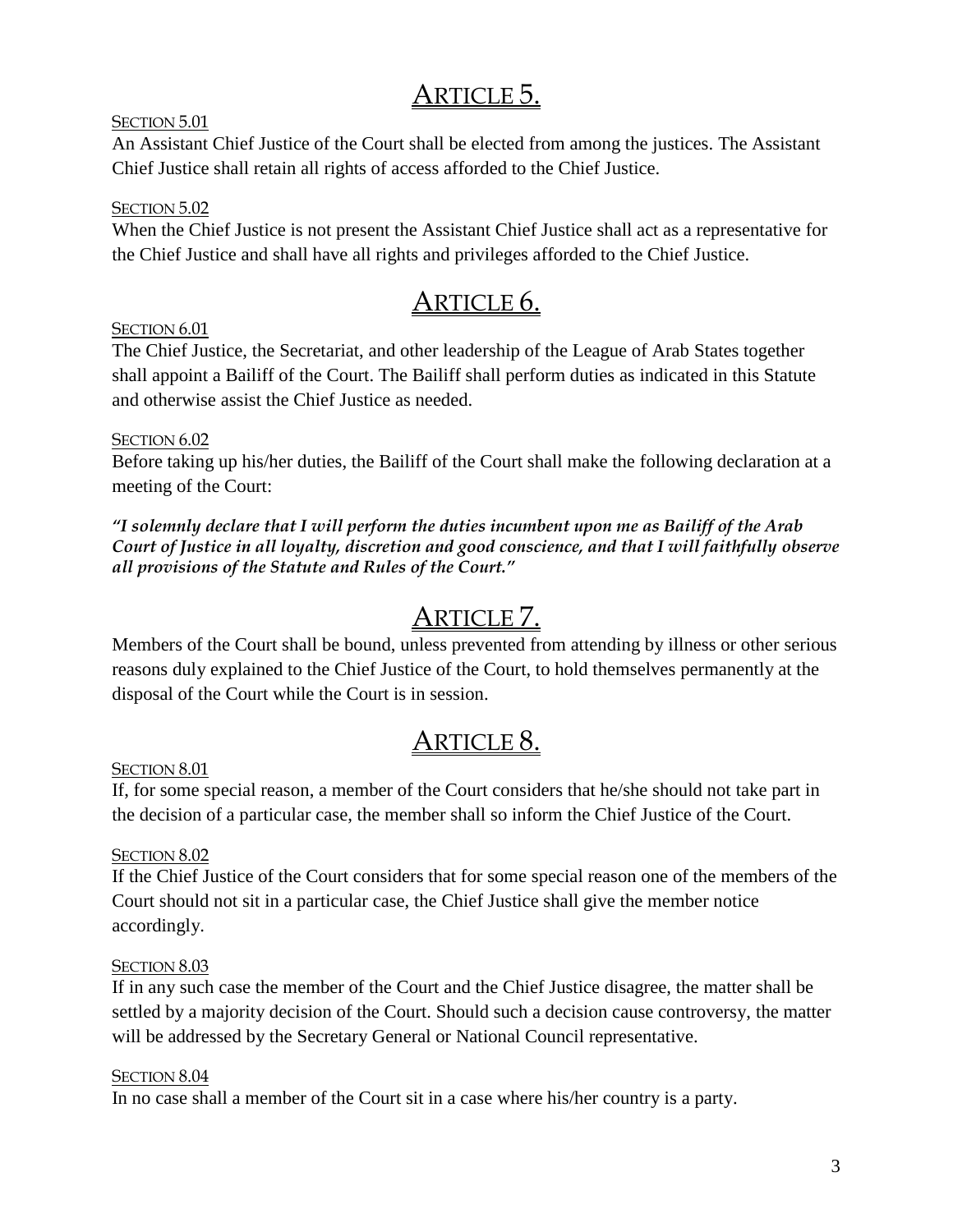### ARTICLE 9.

<span id="page-4-1"></span><span id="page-4-0"></span>SECTION 9.01

The full court shall sit except when it is expressly provided otherwise in the present Statute.

### <span id="page-4-2"></span>SECTION 9.02

A quorum of nine judges – including the Chief Justice – shall suffice to constitute the Court. In cases where a fewer number of Justices sit, the quorum shall remain proportional thereto.

# ARTICLE 10.

<span id="page-4-3"></span>Shall there be several parties in the same interest, they shall be reckoned as one party only and shall be represented by the Member State listed on the Docket of the Court. Any doubt upon this point shall be settled by a majority decision of the Court.

# ARTICLE 11.

<span id="page-4-4"></span>Only states may be parties in cases before the Court. The League of Arab States may be party to a case, as either plaintiff or defendant. It may also bring cases or have cases brought against it for which it is the only interested party. In either case, the League shall appoint a member state to represent its interests before the court.

# ARTICLE 12.

<span id="page-4-5"></span>The Court, subject to and in conformity with its Rules, may request of public international organizations information relevant to cases before it, and shall receive such information presented by such organizations on their own initiative.

# ARTICLE 13.

<span id="page-4-6"></span>In the event of a dispute as to the Court's jurisdiction, the matter shall be settled by a majority decision of the Court.

# ARTICLE 14.

<span id="page-4-8"></span><span id="page-4-7"></span>SECTION 14.01

The Court, whose function is to decide in accordance with international law such disputes as are submitted to it, shall apply:

(a) International conventions, whether general or particular, establishing rules expressly recognized by the contesting states;

(b) International custom, as evidence of a general practice accepted as law;

(c) The general principles of law recognized by Arab nations;

(d) Subject to the provisions of Article XXII, judicial decisions and the teachings of the most highly qualified publicists of the various Arab nations, as subsidiary means for the determination of rules of law.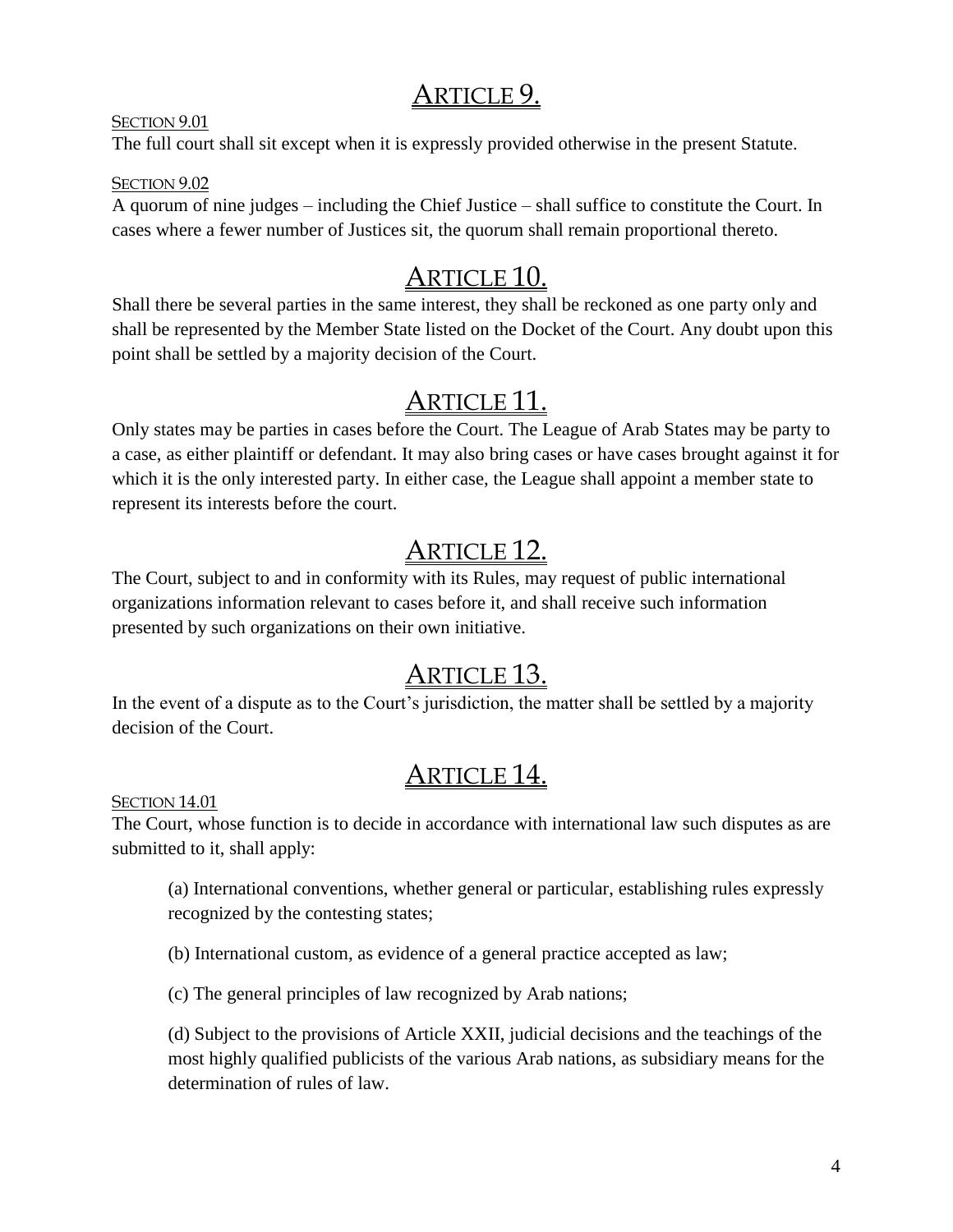### <span id="page-5-0"></span>SECTION 14.02

This provision shall not prejudice the power of the Court to decide a case ex aequo et bono (according to the commonly accepted standards of what constitutes appropriate behavior), if the parties agree thereto.

### ARTICLE 15.

<span id="page-5-1"></span>The Court shall have the power to indicate, if it determines that circumstances so require, any provisional measures which ought to be taken to preserve the respective rights of either party. Pending the final decision, notice of the measures suggested shall forthwith be given to the parties and to the Joint Defense Council.

### ARTICLE 16.

<span id="page-5-3"></span><span id="page-5-2"></span>SECTION 16.01

The parties being heard shall be represented by agents.

<span id="page-5-4"></span>SECTION 16.02 The agents may have the assistance of counsel or advocates before the Court.

### ARTICLE 17.

#### <span id="page-5-6"></span><span id="page-5-5"></span>SECTION 17.01

The procedure of the Court shall consist of two parts: written and oral.

#### <span id="page-5-7"></span>SECTION 17.02

The written portion shall consist of the communication to the Court of memorials, countermemorials and, if necessary, replies and rejoinders; also all papers and documents in support.

(a) The Court may authorize or direct that there shall be a Reply by the applicant and a Rejoinder by the respondent if the parties are so agreed, or if the Court decides, proprio motu (of its own volition) or at the request of one of the parties, that these pleadings are necessary.

(b) A Memorial shall contain:

1) A statement of the relevant facts; and

2) A statement of relevant law.

(c) A Counter-Memorial shall contain:

1) An admission or denial of the facts stated in the Memorial;

2) Any additional facts, if necessary;

3) Observations concerning the statement of relevant law in the Memorial; and

4) A statement of law in answer thereto.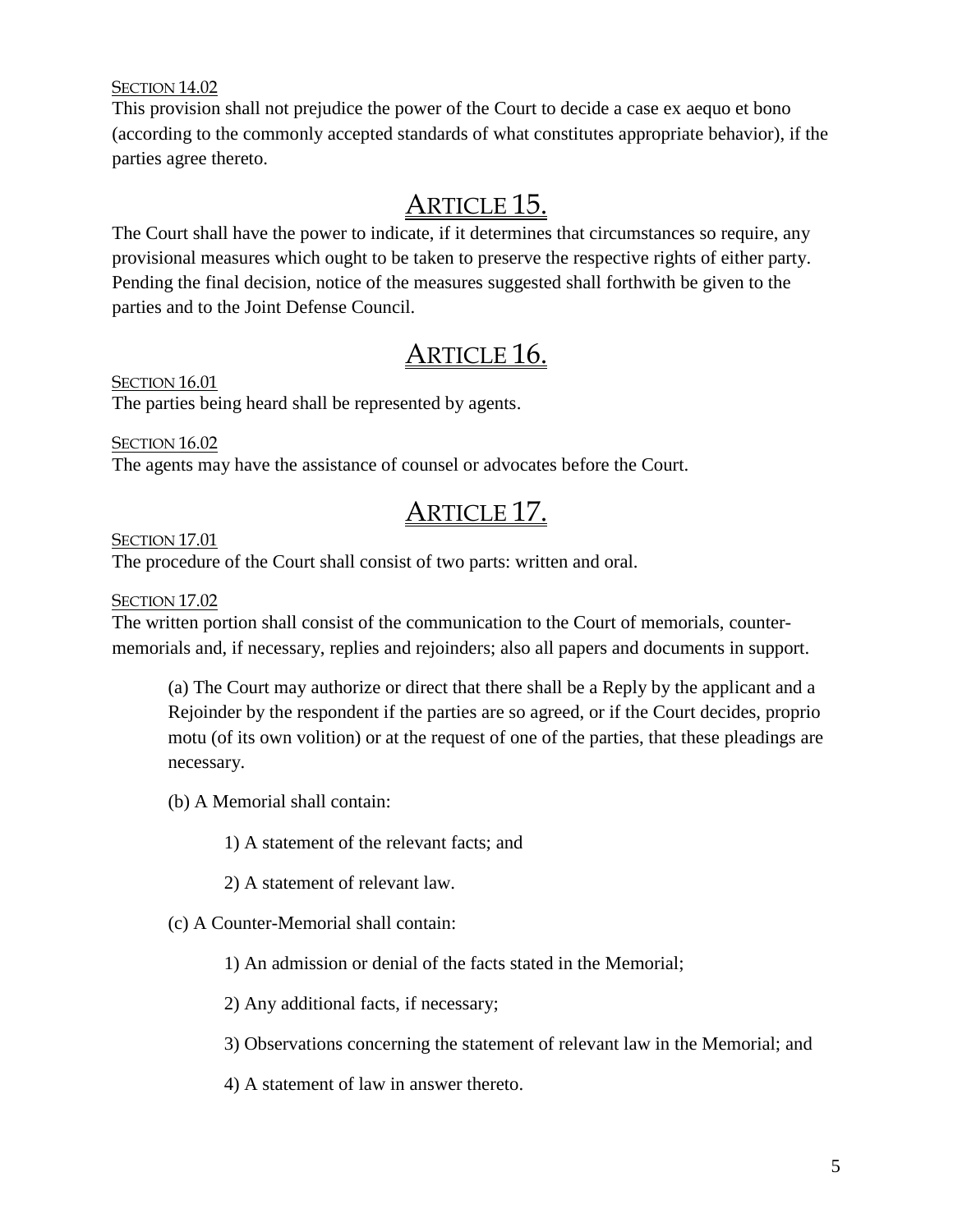(d) The Reply and Rejoinder, whenever authorized by the Court, shall not merely repeat the parties' contentions, but shall be directed to bringing out the issues that still divide them.

(e) Every pleading shall set out the party's submissions at the relevant stage of the case, distinctly from the arguments presented, or shall confirm the submissions previously made.

(f) There shall be annexed to every pleading copies of any relevant documents cited in support of the contentions in the pleading.

(g) A list of all documents annexed to a pleading shall be furnished at the time the pleading is filed.

(h) These communications shall be made through the Chief Justice, in the order and within the time fixed by therein.

(i) A copy of every document produced by one party shall be communicated to the other party.

(j) After the closure of the written proceedings, no further documents may be submitted to the Court by either party except with the consent of both parties.

(i) In the absence of consent, the Court, after hearing the parties, may, if it considers the document necessary, authorize its distribution.

(ii) If a new document is produced under Section 17.02 (j), the other party shall have an opportunity of commenting upon it and of submitting documents in support of its comments.

### <span id="page-6-0"></span>SECTION 17.03

The Court's Docket shall be determined by the Chief Justice.

#### <span id="page-6-1"></span>SECTION 17.04

The oral proceedings shall consist of the hearing by the court of witnesses, experts, agents, counsel, and advocates.

(a) The Plaintiff shall present its case first, and shall be allotted twenty minutes to do so.

(b) The Defendant shall then question the Plaintiff in a Cross-Examination during which time the only appropriate questions are those that require a Yes or No answer. The Defendant shall be allotted ten minutes to do so. The Chief Justice may bring such period to an end if it becomes unproductive for the proceedings of the Court.

(c) The Court shall question the Plaintiff on the merits of its case for twenty minutes.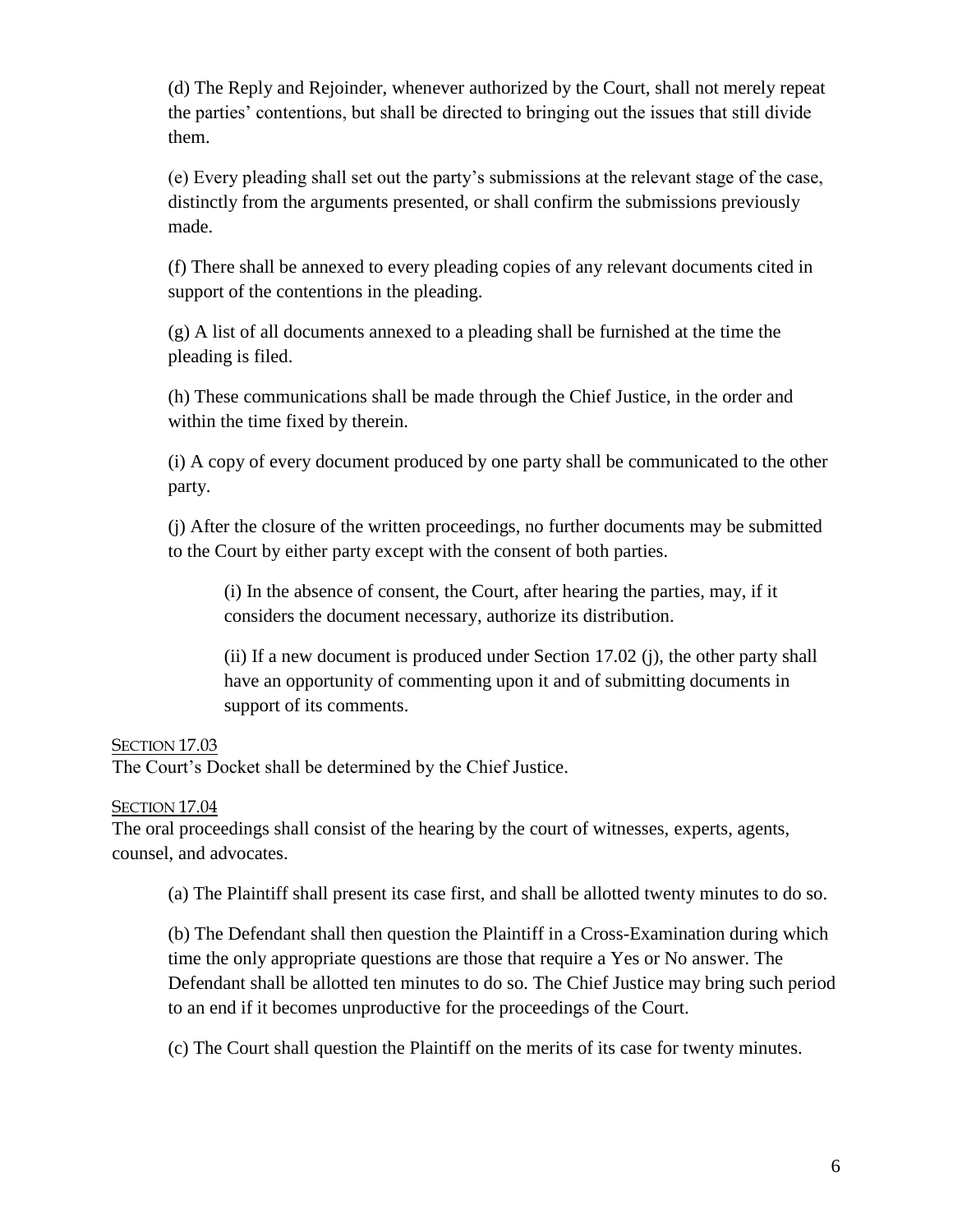(d) The Defendant shall then present its case and respond to the questions of the Court in the same manner and within the same time allotments as the Plaintiff.

(e) The Plaintiff, followed by the Defendant, shall make a five minute closing remark.

(f) The time restrictions imposed by Section 17.04 may be extended at any time at the discretion of the Court.

(g) No reference may be made during the oral proceedings to the contents of any document which has not been produced in accordance with Section 17.02, unless this document is part of a publication readily available to all parties at the time the reference is made, or if the document is part of accepted public knowledge.

(h) Without prejudice to the provisions of the Statute concerning the production of documents, each party shall communicate to the Chief Justice, in sufficient time before the opening of the oral proceedings, information regarding any evidence which it intends to produce.

(i) The Court may, if necessary and with the consent of both parties, arrange for the attendance of a witness or expert to give evidence in the proceedings.

(i) Every witness shall make the following declaration before giving any evidence:

### *"I solemnly declare upon my honor and conscience that I will speak the truth, the whole truth, and nothing but the truth";*

(ii) Every expert shall make the following declaration before giving any evidence:

### *"I solemnly declare upon my honor and conscience that I will speak the truth, the whole truth, and nothing but the truth and that my statement will be in accordance with my sincere belief."*

#### <span id="page-7-0"></span>SECTION 17.05

The hearing shall be presided over by the Chief Justice.

#### <span id="page-7-1"></span>SECTION 17.06

The hearing in Court shall be public.

(a) All parties executing or observing the functions of the Court must display official credentials issued by the Secretariat of the League of Arab States at all times. The Bailiff of the Court may deny entry to any party not displaying proper credentials.

(b) The Bailiff of the Court may, propiro motu (of its own volition) or at the discretion of the Court or Chief Justice, temporarily or permanently dismiss members of the press from the hearing.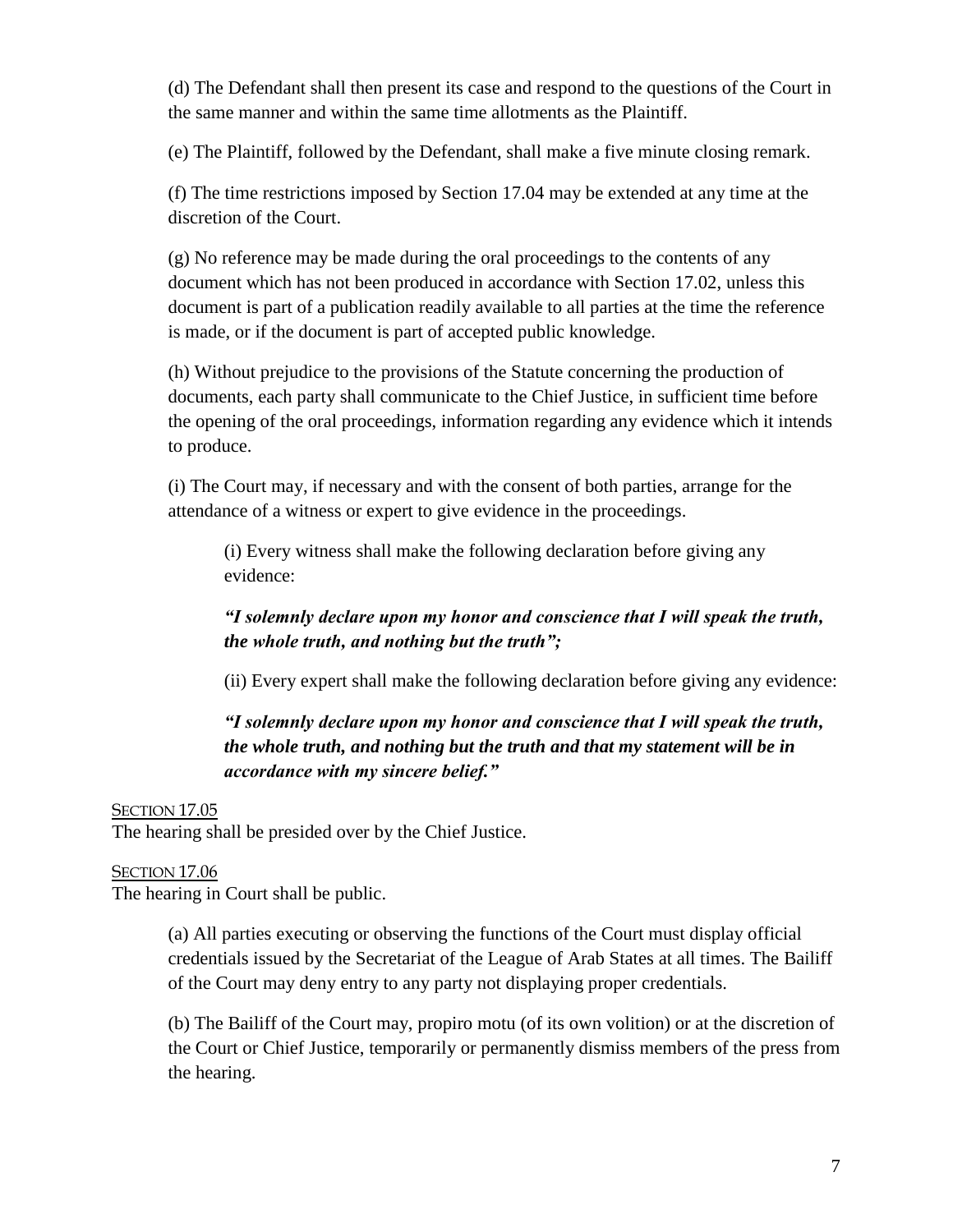### <span id="page-8-0"></span>SECTION 17.07

The Court may, at any time, call upon the agents to produce any document or to supply any explanations. Formal note shall be taken of any refusal.

#### <span id="page-8-1"></span>SECTION 17.08

During the hearing any relevant questions are to be put to the witnesses and experts under the conditions laid down in Section 17.03.

#### <span id="page-8-2"></span>SECTION 17.09

When, subject to the control of the Court, the parties have completed their presentation of the case, the Chief Justice shall declare the hearing closed. The Court shall withdraw for no longer than sixty minutes to consider judgment and write opinions.

(a) The Chief Justice and Justices will participate in deliberations.

(b) The deliberations of the Court shall take place in private and remain secret until they are read at a special session of the Court in conjunction with the Summit Session of the League of Arab States.

(i) No representative of the states party to the case being deliberated may observe any part of the deliberations for any reason.

(ii) No representative of the press may observe the deliberations.

(iii) Individuals wishing to gain access to the deliberations of the court must submit a written request to be submitted to the National Council representative. Only upon the acceptance of that request, will credentials for access to the court be granted. Credentials are revoked upon departure from the court. All individuals wishing further access must resubmit their request in order to gain access. The Secretary General, Assistant Secretary Generals, and National Council staff are the only individuals allowed unrestricted access to the Court.

(iv) The Bailiff of the Court is responsible for granting and denying access to deliberations subject to Section 17.09(b)(i) and Section 17.09(b)(ii). The Bailiff will keep records of all parties that have had access to the court by retaining signed and dated copies of requests for access. Requests for access will include the precise range of time parties had access to the court.

(v) All parties executing or observing the deliberations of the Court must display official credentials issued by the Secretariat of the League of Arab States at all times. All parties receiving credentials have, in displaying credentials, accepted the rules of the court and are therefore bound to them. The Bailiff of the Court shall deny entry to any party not displaying proper credentials.

(c) When the deliberations of the Court result in a draft judgment with apparent support of several Justices, the Chief Justice shall call a vote.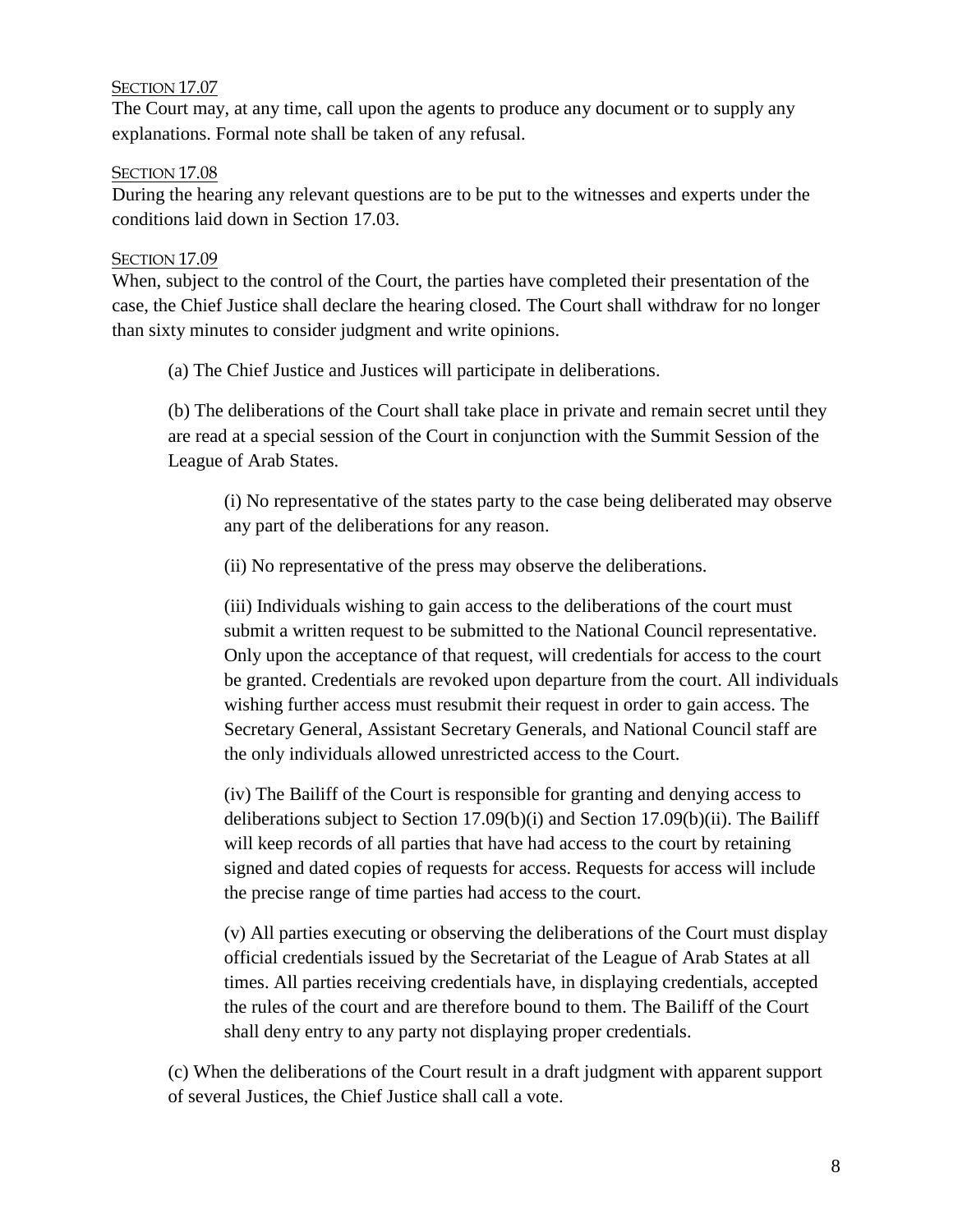(d) Justices will vote by indicating their favor or opposition to the Chief Justice.

(e) If the draft judgment receives a majority of the votes, the Chief Justice will assign a Justice to write the judgment without announcing the vote. The Chief Justice will also assign a Justice to write the dissenting opinion and may allow for concurring opinions.

(f) If the draft judgment fails to receive a majority of the votes, the Chief Justice will instruct the Justices to continue deliberations.

(g) Each judgment and dissenting opinion shall state and explain the reasons on which it is based.

(h) Each judgment or dissenting opinion shall contain an abstract of 200 words or less on the first page.

(i) Judgments shall be submitted to the Chief Justice for review and processing.

(j) Justices shall not reveal the nature of their judgment votes. Such information will be revealed at the reading of the Court's judgments and dissenting opinions at the special session of the Court in conjunction with the Summit Session of the League of Arab States.

(k) Deliberations may be extended by one and only one full session, as defined in Section 17.09, at the discretion of the Chief Justice.

(l) Decisions of the Court shall remain secret until officially announced at a session of the Court held for this purpose and occurring alongside a Summit Session of the League of Arab States.

(i) At the request of the Secretary General of the League of Arab States, the Chief Justice may lift this restriction for any individual case where failure to immediately disclose the decision would be detrimental to the work of any organ of the League of Arab States.

## ARTICLE 18.

<span id="page-9-0"></span>The Chief Justice or the Court, at its discretion, may declare any person in breach of any of the Statue and Rules to be in contempt of court. If the person in contempt is a Justice, the Chief Justice may remove their speaking privileges for a period of time, not to exceed two full case sessions unless approved by the Secretariat and National Council. If the person is an observer, the Chief Justice may remove that person from the Court until further notice.

### ARTICLE 19.

<span id="page-9-1"></span>Whenever one of the parties does not appear before the Court, or fails to defend its case, the other party may call upon the Court to decide in favor of its claim. The Court must, before doing so, satisfy itself, not only that it has jurisdiction, but also that the claim is well founded in fact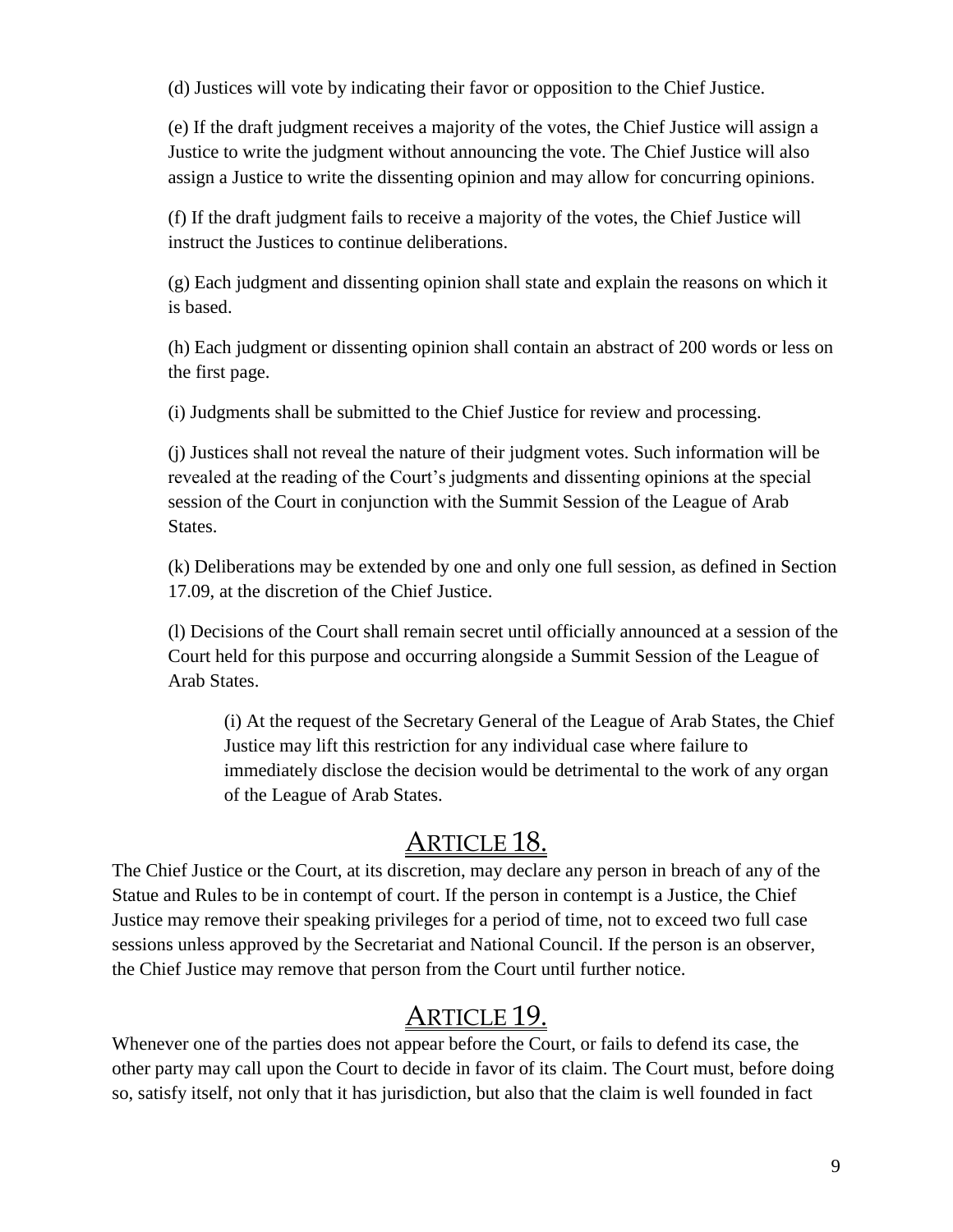and law. The Chief Justice may determine whether those requirements are met, and either reschedule the proceedings or remove the case from the Court docket.

## ARTICLE 20.

<span id="page-10-0"></span>The decision of the Court has no binding force except between the parties and in respect of that particular case.

# ARTICLE 21.

<span id="page-10-1"></span>The judgment of the Court is final and without appeal. In the event of a dispute as to the meaning or scope of the judgment, the Court shall explain it upon the request of any party.

# ARTICLE 22.

### <span id="page-10-3"></span><span id="page-10-2"></span>SECTION 22.01

Should a state consider that it has an interest of a legal nature which may be affected by the decision in the case, it may submit a request to the Court to be permitted to intervene. It shall be for the Court to decide upon this request.

### <span id="page-10-4"></span>SECTION 22.02

Whenever the construction of a convention to which states other than those concerned in the case are parties is in question, the Chief Justice shall notify all states forthwith. Every state so notified has the right to intervene in the proceedings; but if it uses this right, the construction given by the judgment will be equally binding upon it.

### ARTICLE 23.

### <span id="page-10-6"></span><span id="page-10-5"></span>SECTION 23.01

Should any body of the League of Arab States request an advisory opinion on a point of law, the Court may provide such an opinion. Requests must be presented to and approved by the Secretariat, after which the Court has the right to either hear the request or reject it.

### <span id="page-10-7"></span>SECTION 23.02

Questions upon which the advisory opinion of the Court is asked shall be laid before the Court by means of a written request containing an exact statement of the question upon which an opinion is required, and accompanied by all documents likely to throw light upon the question.

#### <span id="page-10-8"></span>SECTION 23.03

The Court shall deliver its advisory opinions in open court, notice having been given to the Secretary General and to the representatives of the League of Arab States and of other international organizations immediately concerned.

### <span id="page-10-9"></span>**SECTION 23.04**

In the exercise of its advisory functions the Court shall further be guided by the provisions of the present Statute which apply in contentious cases to the extent to which it recognizes them to be applicable.